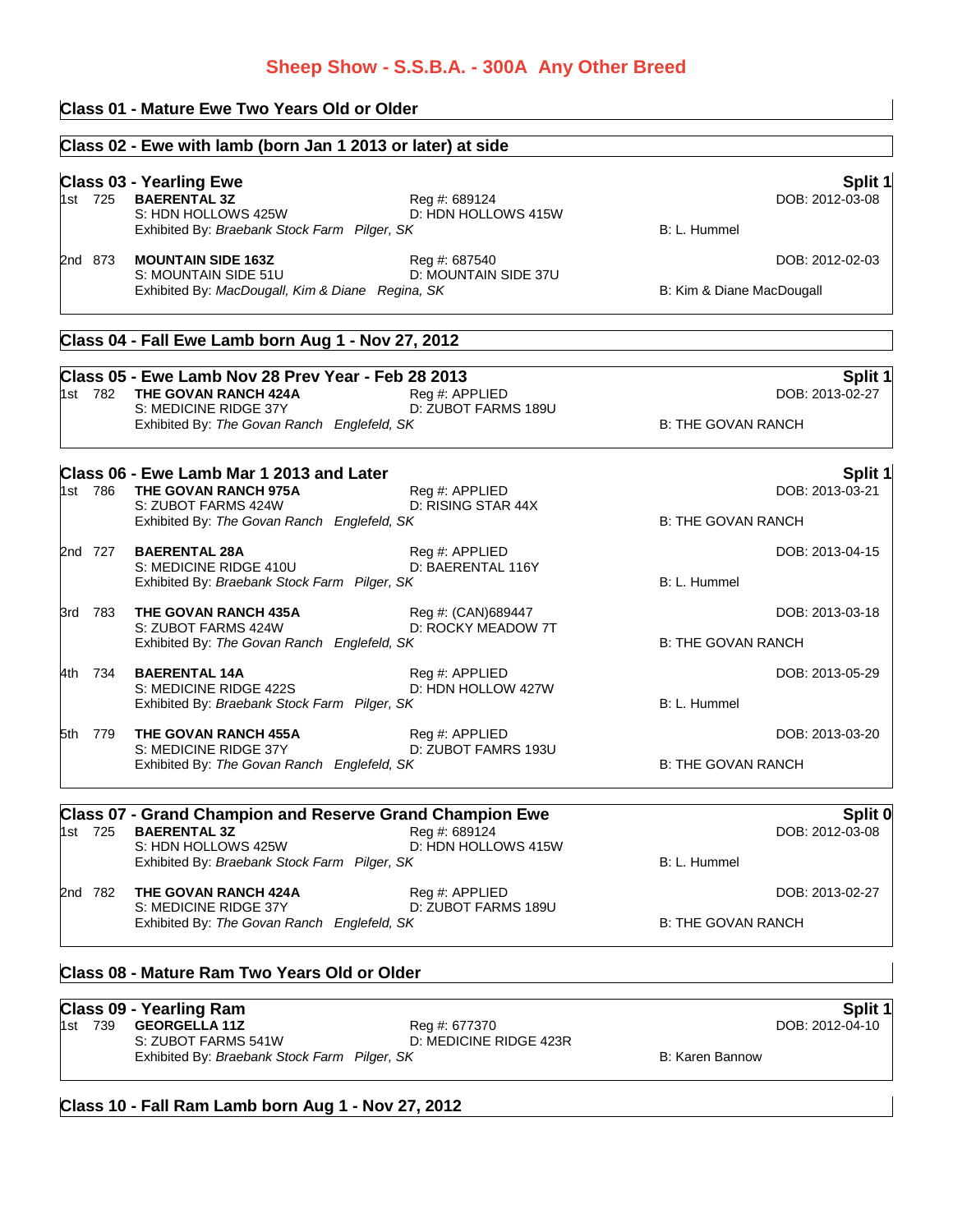|         | Class 11 - Ram Lamb Nov 28 Prev Year- Feb 28 2013               |                          |                           | Split 1         |
|---------|-----------------------------------------------------------------|--------------------------|---------------------------|-----------------|
| 1st 796 | <b>WESTWOOD ATOMIC BOMB A1T</b>                                 | Reg #: APPLIED           |                           | DOB: 2013-02-05 |
|         | S: ELTON TEXELS YARDLEY 4Y                                      | D: BLUEMOON 112X         |                           |                 |
|         | Exhibited By: Westwood Suffolks and Texels Elkhorn, MB          |                          | B: Westwood Ranch         |                 |
| 809     | <b>SEVEN PINES WILL 11A</b>                                     | Reg #: 686637            |                           | DOB: 2013-01-24 |
|         | S: SEVEN PINES 649Y                                             | D: SUPER DUTY WILLOW 28W |                           |                 |
|         | Exhibited By: Johnson, Keith Grenfell, SK                       |                          | B: Seven Pines Farm       |                 |
|         | Class 12 - Ram Lamb Mar 1 2013 and Later                        |                          |                           | Split 1         |
| 1st 781 | THE GOVAN RANCH 408A                                            | Reg #: (CAN)689444       |                           | DOB: 2013-03-09 |
|         | S: ZUBOT FARMS 340Y                                             | D: ZUBOT FARMS 161Y      |                           |                 |
|         | Exhibited By: The Govan Ranch Englefeld, SK                     |                          | B: The Govan Ranch        |                 |
| 2nd 785 | THE GOVAN RANCH 402A                                            | Reg #: APPLIED           |                           | DOB: 2013-03-09 |
|         | S: ZUBOT FARMS 424W                                             | D: RISING STAR 52X       |                           |                 |
|         | Exhibited By: The Govan Ranch Englefeld, SK                     |                          | <b>B: THE GOVAN RANCH</b> |                 |
|         | <b>Class 13 - Grand Champion and Reserve Grand Champion Ram</b> |                          |                           | Split 0         |
| 1st 739 | Exhibited By: Braebank Stock Farm Pilger, SK                    |                          | B: Karen Bannow           |                 |
|         | <b>GEORGELLA 11Z</b>                                            | Reg #: 677370            |                           |                 |
| 2nd 781 | Exhibited By: The Govan Ranch Englefeld, SK                     |                          | B: The Govan Ranch        |                 |
|         | THE GOVAN RANCH 408A                                            | Reg #: (CAN)689444       |                           |                 |
|         | <b>Class 14 - Get-of-Sire</b>                                   |                          |                           |                 |
|         |                                                                 |                          |                           |                 |
|         | Class 15 - Breeder's Flock                                      |                          |                           |                 |
|         | <b>Class 16 - Premier Breeder</b>                               |                          |                           |                 |
|         |                                                                 |                          |                           |                 |

**Class 17 - Rookie of the Year**

# **Sheep Show - S.S.B.A. - 300CA Canadian Arcott**

|                         |                                               | Split 1                                                                                                                                                                                                                                                    |
|-------------------------|-----------------------------------------------|------------------------------------------------------------------------------------------------------------------------------------------------------------------------------------------------------------------------------------------------------------|
| <b>NAPKIN 20T</b>       | Reg #: 678647                                 | DOB: 2007-01-12                                                                                                                                                                                                                                            |
|                         |                                               | B: Barry & Diane Thomlimson                                                                                                                                                                                                                                |
| <b>ZUBOT FARMS 319X</b> | Reg #: 658452                                 | DOB: 2010-02-28                                                                                                                                                                                                                                            |
|                         |                                               | <b>B: Braebank Stock Farms</b>                                                                                                                                                                                                                             |
|                         |                                               | Split 1                                                                                                                                                                                                                                                    |
|                         | S: COME AND GO 499H<br>S: MEDICINE RIDGE 558U | Class 01 - Mature Ewe Two Years Old or Older<br>D: MEDICINE RIDGE 532N<br>Exhibited By: Braebank Stock Farm Pilger, SK<br>D: ZUBOT FARMS 244T<br>Exhibited By: Braebank Stock Farm Pilger, SK<br>Class 02 Ewe with lamb (born Jan 1 2013 or later) at side |

| 1st | 728 | <b>ZUBOT FARMS 319X</b>                                   | Reg #: 658452       |
|-----|-----|-----------------------------------------------------------|---------------------|
|     |     | S: MEDICINE RIDGE 558U                                    | D: ZUBOT FARMS 244T |
|     |     | Lamb at Side: BRAEBANK ALPHA 2A $\text{Reg } \#$ : 690422 |                     |
|     |     | S: MEDICINE RIDGE 519W                                    | Sex: M              |
|     |     | Exhibited By: Braebank Stock Farm Pilger, SK              |                     |

# **Class 03 - Yearling Ewe**

# **Class 04 - Fall Ewe Lamb born Aug 1 - Nov 27 2012**

# **Class 05 - Ewe Lamb Nov 28 Prev Year - Feb 28 2013**

Tattoo: ZFL 319X DOB: 2010-02-28 Weight: 0 **Lattoo: GG 2A DOB: 2013-03-26<br>
WPDA: 0.00<br>
WPDA: 0.00** WPDA: 0.00 B: Braebank Stock Farms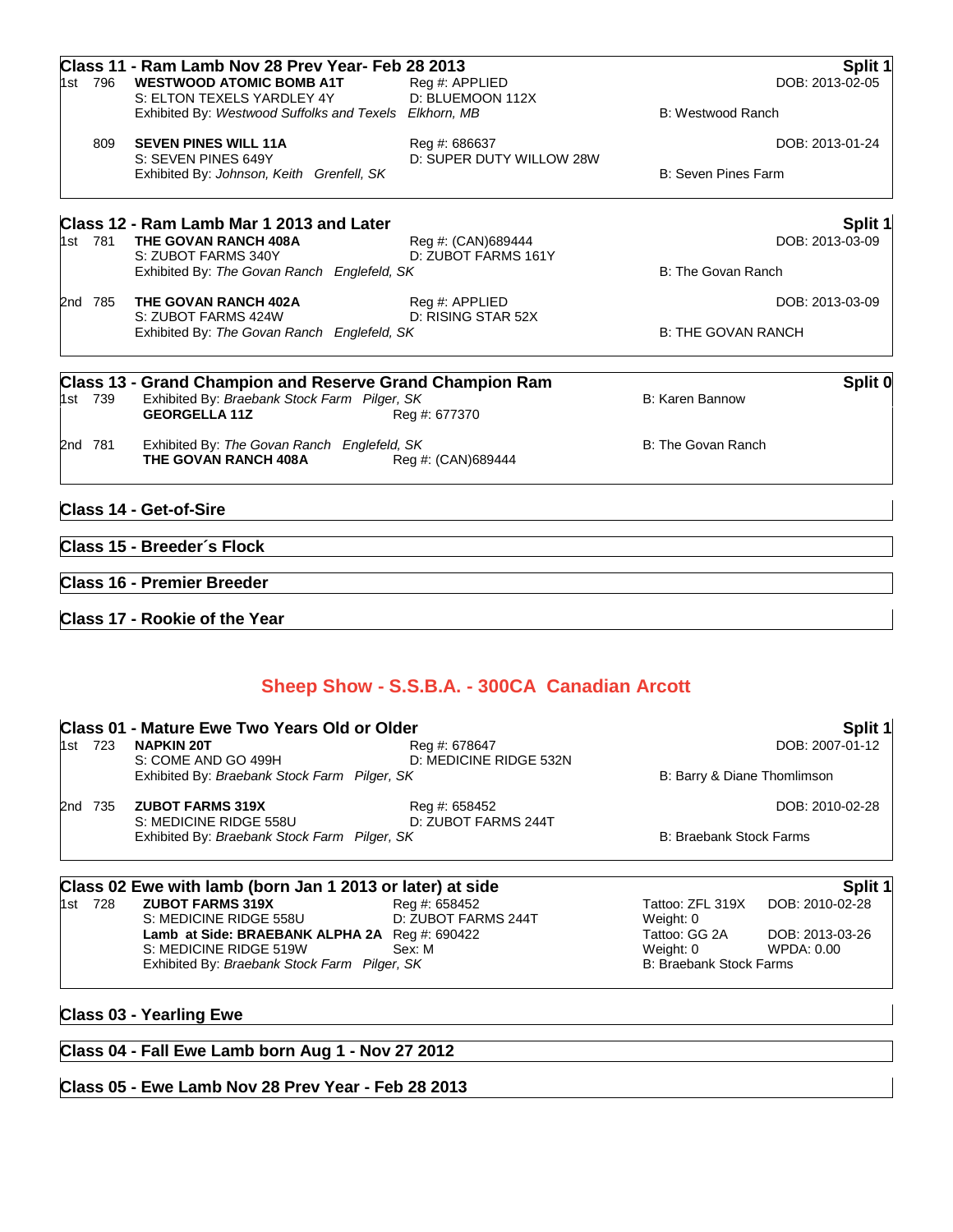|     | 1st 831                                      | Class 06 - Ewe Lamb Mar 1 2013 and Later<br><b>BRAEBANK AUGUSTA ASTER 29A</b><br>S: MEDICINE RIDGE 519W<br>Exhibited By: Knapp, Tamara southey, SK | Reg #: 692401<br>D: ZUBOT FARMS 392X    | B: Rolly Bateman               | Split 1<br>DOB: 2013-03-28  |
|-----|----------------------------------------------|----------------------------------------------------------------------------------------------------------------------------------------------------|-----------------------------------------|--------------------------------|-----------------------------|
| 2nd | 733                                          | <b>BRAEBANK WHITE BLOSSOM</b><br>S: ZUBOT FARMS 59Y                                                                                                | Reg #: APPLIED<br>D: ZUBOT FARMS 376W   |                                | DOB: 2013-03-20             |
|     |                                              | Exhibited By: Braebank Stock Farm Pilger, SK                                                                                                       |                                         | <b>B: Braebank Stock Farms</b> |                             |
| 3rd | 740                                          | <b>BRAEBANK AUGUSTA</b><br>S: MEDICINE RIDGE 519W                                                                                                  | Reg #: APPLIED<br>D: ZUBOT FARMS 413X   |                                | DOB: 2013-03-26             |
|     |                                              | Exhibited By: Braebank Stock Farm Pilger, SK                                                                                                       |                                         | <b>B: Braebank Stock Farms</b> |                             |
| 4th | 729                                          | <b>BRAEBANK C ANA</b><br>S: MEDICINE RIDGE 525Y                                                                                                    | Reg #: APPLIED<br>D: ZUBOT FARMS 173Y   |                                | DOB: 2013-03-28             |
|     |                                              | Exhibited By: Braebank Stock Farm Pilger, SK                                                                                                       |                                         | <b>B: Braebank Stock Farms</b> |                             |
|     |                                              | <b>Class 07 - Grand Champion and Reserve Grand Champion Ewe</b>                                                                                    |                                         |                                | Split 0                     |
|     | 2nd 723                                      | <b>NAPKIN 20T</b><br>S: COME AND GO 499H                                                                                                           | Reg #: 678647<br>D: MEDICINE RIDGE 532N |                                | DOB: 2007-01-12             |
|     | Exhibited By: Braebank Stock Farm Pilger, SK |                                                                                                                                                    |                                         |                                | B: Barry & Diane Thomlimson |
|     | 12th 831                                     | <b>BRAEBANK AUGUSTA ASTER 29A</b><br>S: MEDICINE RIDGE 519W                                                                                        | Reg #: 692401<br>D: ZUBOT FARMS 392X    |                                | DOB: 2013-03-28             |
|     |                                              | Exhibited By: Knapp, Tamara southey, SK<br>Junior Exhibitor: Tamara Knapp                                                                          |                                         | B: Rolly Bateman               |                             |
|     |                                              |                                                                                                                                                    |                                         |                                |                             |

## **Class 08 - Mature Ram Two Years Old or Older**

|  |  |  | Class 09 - Yearling Ram |
|--|--|--|-------------------------|
|  |  |  |                         |

**Class 09 - Yearling Ram Split 1** 1st 726 **MEDICINE RIDGE 514Z** Reg #: 691819 DOB: 2012-03-21 S: MEDICINE RIDGE 555T D: MEDICINE RIDGE 515W Exhibited By: *Braebank Stock Farm Pilger, SK* B: MEDICINE RIDGE OVINE

**Class 10 - Fall Ram Lamb born Aug 1 - Nov 27 2012**

### **Class 11 - Ram Lamb Nov 28 Prev Year - Feb 28 2013**

|     |                                                                                                                                           | Class 12 - Ram Lamb Mar 1 2013 and Later                 |                                         |                                | Split 1         |
|-----|-------------------------------------------------------------------------------------------------------------------------------------------|----------------------------------------------------------|-----------------------------------------|--------------------------------|-----------------|
|     |                                                                                                                                           | 1st 738 BRAEBANK ALPHA 2A<br>S: MEDICINE RIDGE 519W      | Reg #: 690422<br>D: ZUBOT FARMS 319X    |                                | DOB: 2013-03-26 |
|     |                                                                                                                                           | Exhibited By: Braebank Stock Farm Pilger, SK             |                                         | <b>B: Braebank Stock Farms</b> |                 |
|     | 2nd 721                                                                                                                                   | <b>BRAEBANK ALBO 7A</b><br>S: ZUBOT FARMS 59Y            | Reg #: 691707<br>D: ZUBOT FARMS 98Y     |                                | DOB: 2013-03-29 |
|     |                                                                                                                                           | Exhibited By: Georgella Farms Southey, SK                |                                         | B: Rolly Bateman               |                 |
| 3rd | 731                                                                                                                                       | <b>BRAEBANK ARTISAN 1A</b>                               | Reg #: 690423                           |                                | DOB: 2013-03-26 |
|     | S: MEDICINE RIDGE 519W<br>Exhibited By: Braebank Stock Farm Pilger, SK<br>Additional Owner: twin to Braebank Alpha 2a, both sell CWA sale |                                                          | D: ZUBOT FARMS 319X                     | B: Braebank Stock Farm         |                 |
| 4th | 736                                                                                                                                       | <b>BRAEBANK ADONIS 4A</b><br>S: MEDICINE RIDGE 545T      | Reg #: 690421<br>D: ZUBOT FARMS 239T    |                                | DOB: 2013-03-23 |
|     |                                                                                                                                           | Exhibited By: Braebank Stock Farm Pilger, SK             |                                         | <b>B: Braebank Stock Farms</b> |                 |
|     |                                                                                                                                           | Class 13 - Grand Champion and Reserve Grand Champion Ram |                                         |                                | Split 0         |
|     | 1st 726                                                                                                                                   | <b>MEDICINE RIDGE 514Z</b><br>S: MEDICINE RIDGE 555T     | Reg #: 691819<br>D: MEDICINE RIDGE 515W |                                | DOB: 2012-03-21 |
|     |                                                                                                                                           | Exhibited By: Braebank Stock Farm Pilger, SK             |                                         | <b>B: MEDICINE RIDGE OVINE</b> |                 |
|     | 2nd 738                                                                                                                                   | <b>BRAEBANK ALPHA 2A</b><br>S: MEDICINE RIDGE 519W       | Reg #: 690422<br>D: ZUBOT FARMS 319X    |                                | DOB: 2013-03-26 |
|     |                                                                                                                                           | Exhibited By: Braebank Stock Farm Pilger, SK             |                                         | <b>B: Braebank Stock Farms</b> |                 |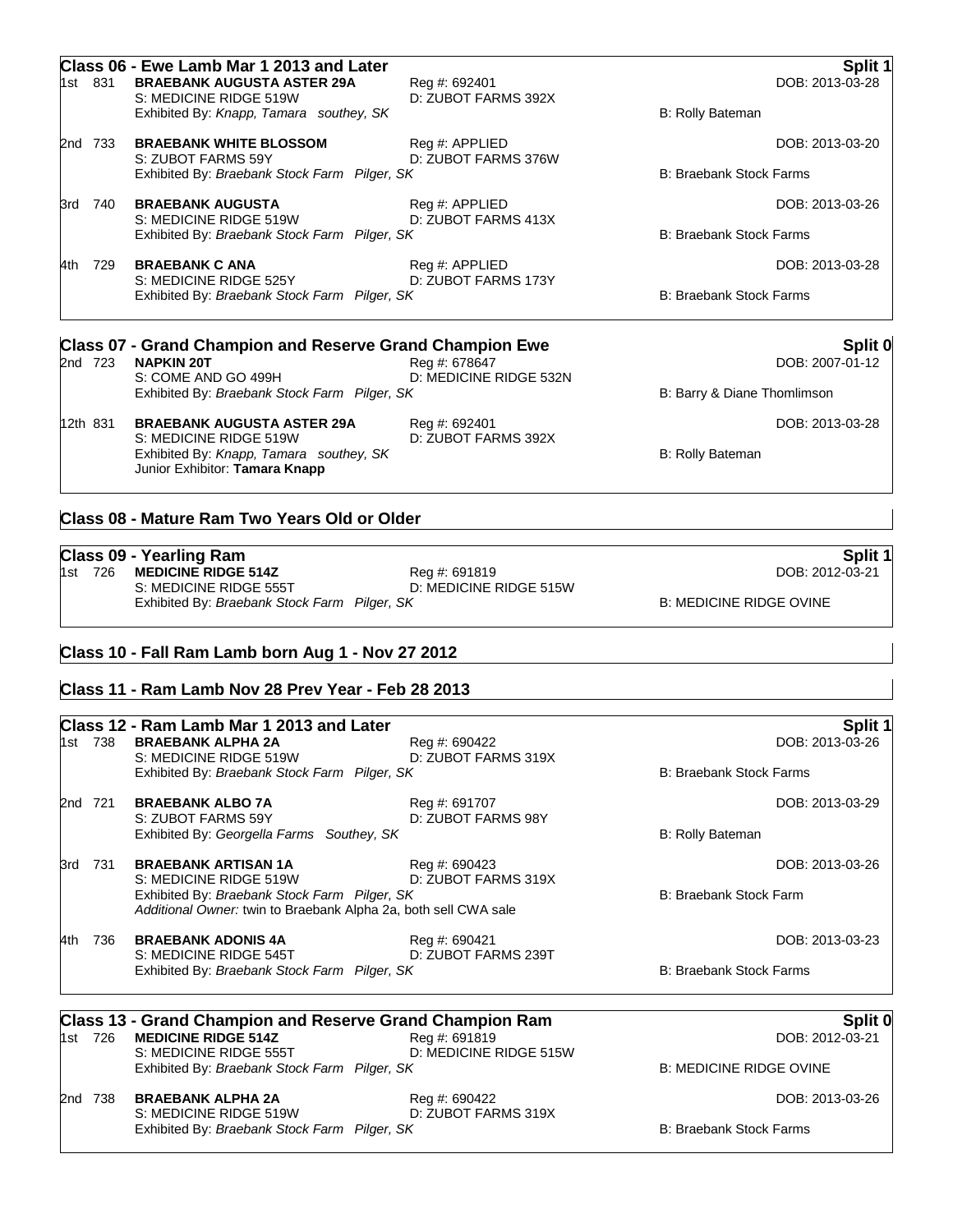### **Class 15 - Breeder´s Flock**

**Class 16 - Premier Breeder**

**Class 17 - Rookie of the Year**

# **Sheep Show: Dorper - 300R Dorper**

### **Class 01 - Mature Ewe Two Years Old or Older**

### **Class 02 - Ewe with lamb (born Jan 1 2013 or later) at side**

**Class 03 - Yearling Ewe Split 1** 1st 769 **DBD ZELA 54Z** S: DBD SHOCK 55Y D: CRANE CREEK DORPERS 1156R Exhibited By: *Double Bar D Farms grenfell sk, SK* B: Double Bar D Farms **B:** Double Bar D Farms

### **Class 04 - Fall Ewe Lamb born Aug 1 - Nov 27 2012**

## **Class 05 - Ewe Lamb Nov 28 Prev Year - Feb 28 2013**

|       |         | Class 06 - Ewe Lamb Mar 1 2013 and Later                                                             |                                           | Split 1                               |
|-------|---------|------------------------------------------------------------------------------------------------------|-------------------------------------------|---------------------------------------|
|       | 1st 741 | <b>B5 ADREAN 80A</b><br>S: SAL BRO 19Y                                                               | Reg #: CAN691784<br>D: LOCHEND WINNIE 25W | DOB: 2013-03-23                       |
|       |         | Exhibited By: Brodziak, Janet & Mike Regina Beach, SK                                                |                                           | B: B5 Dorpers - Janet & Mike Brodziak |
|       | 2nd 748 | <b>B5 ALLEY 81A</b><br>S: HUEY BRO 13Y                                                               | Reg #: CAN691778<br>D: BONNIE BRO 52Y     | DOB: 2013-03-23                       |
|       |         | Exhibited By: Brodziak, Janet & Mike Regina Beach, SK                                                |                                           | B: B5 Dorpers - Janet & Mike Brodziak |
| 3rd   | 764     | <b>DBD AZURE 47A</b>                                                                                 | Reg #: APPLIED                            | DOB: 2013-03-25                       |
|       |         | D: CRANE CREEK DORPERS 1037S<br>S: BODA'S 26Z<br>Exhibited By: Double Bar D Farms grenfell sk, SK    |                                           | B: Double Bar D Farms                 |
|       |         | <b>Class 07 - Grand Champion and Reserve Grand Champion Ewe</b>                                      |                                           | Split 0                               |
| 1st l | 769     | <b>DBD ZELA 54Z</b>                                                                                  | Reg #: 678259                             | DOB: 2012-04-10                       |
|       |         | D: CRANE CREEK DORPERS 1156R<br>S: DBD SHOCK 55Y<br>Exhibited By: Double Bar D Farms grenfell sk, SK |                                           | B: Double Bar D Farms                 |
|       | 2nd 741 | <b>B5 ADREAN 80A</b>                                                                                 | Reg #: CAN691784                          | DOB: 2013-03-23                       |
|       |         | S: SAL BRO 19Y<br>Exhibited By: Brodziak, Janet & Mike Regina Beach, SK                              | D: LOCHEND WINNIE 25W                     | B: B5 Dorpers - Janet & Mike Brodziak |
|       |         |                                                                                                      |                                           |                                       |

### **Class 08 - Mature Ram Two Years Old or Older**

|         | <b>Class 09 - Yearling Ram</b>          |                | Split 1           |  |
|---------|-----------------------------------------|----------------|-------------------|--|
| 1st 834 | BARAN MYKOLA                            | Reg #: APPLIED | DOB: 2012-04-08   |  |
|         | S: HRS 04S                              | D: DJE 59U     |                   |  |
|         | Exhibited By: Circle K farms Silton, SK |                | B: Circle K Farms |  |

**Class 10 - Fall Ram Lamb born Aug 1 - Nov 27 2012 Split 1**

1st 835 **BARAN MARTYN** Reg #: APPLIED DOB: 2012-10-15 S: KJ 17W D: BKA 261W Exhibited By: *Circle K farms Silton, SK* B: Circle K Farms B: Circle K Farms B: Circle K Farms B: Circle K Farms B: Circle K Farms B: Circle K Farms B: Circle K Farms B: Circle K Farms B: Circle K Farms B: Circle K Farms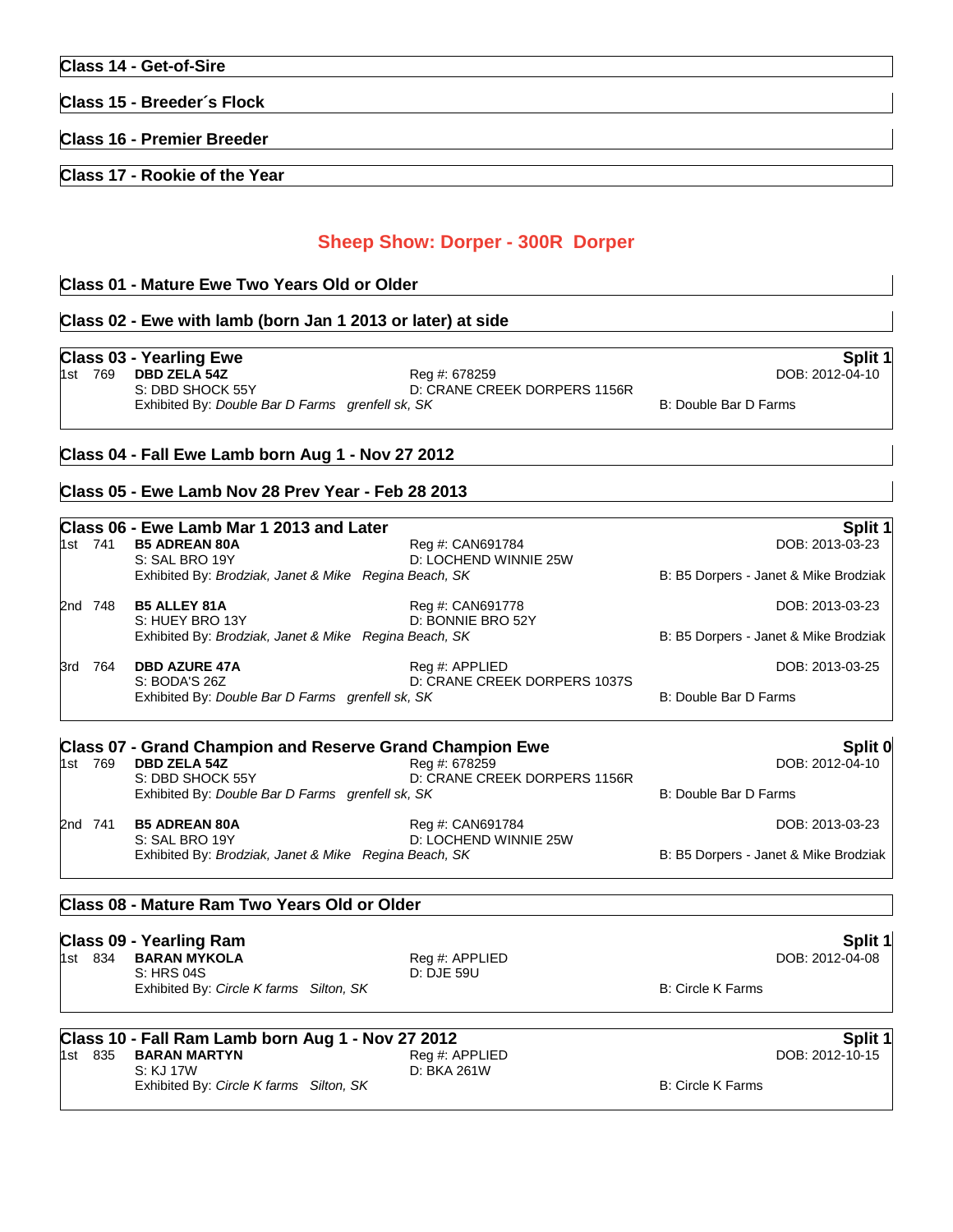| 1st 746 | Class 12 - Ram Lamb Mar 1 2013 and Later<br><b>B5 ANDREW 85A</b><br>S: SAL BRO 19Y<br>Exhibited By: Brodziak, Janet & Mike Regina Beach, SK                                      | Reg #: CAN691786<br>D: PERCILLA 37T                     |                                                                              | Split 1<br>DOB: 2013-03-26<br>B: B5 Dorpers - Janet & Mike Brodziak |
|---------|----------------------------------------------------------------------------------------------------------------------------------------------------------------------------------|---------------------------------------------------------|------------------------------------------------------------------------------|---------------------------------------------------------------------|
| 2nd 750 | <b>B5 AXEL 79A</b><br>S: SAL BRO 19Y<br>Exhibited By: Brodziak, Janet & Mike Regina Beach, SK                                                                                    | Reg #: CAN691783<br>D: PAIGE 35T                        |                                                                              | DOB: 2013-03-23<br>B: B5 Dorpers - Janet & Mike Brodziak            |
|         | <b>DBD ARIES 14A</b>                                                                                                                                                             |                                                         |                                                                              |                                                                     |
| 3rd 765 | S: BODA'S 8Z<br>Exhibited By: Double Bar D Farms grenfell sk, SK                                                                                                                 | Reg #: APPLIED<br>D: BODA'S 19Z                         | B: Double Bar D Farms                                                        | DOB: 2013-03-02                                                     |
|         | <b>Class 13 - Grand Champion and Reserve Grand Champion Ram</b>                                                                                                                  |                                                         |                                                                              | Split 0                                                             |
| 1st 746 | <b>B5 ANDREW 85A</b><br>S: SAL BRO 19Y<br>Exhibited By: Brodziak, Janet & Mike Regina Beach, SK                                                                                  | Reg #: CAN691786<br>D: PERCILLA 37T                     |                                                                              | DOB: 2013-03-26<br>B: B5 Dorpers - Janet & Mike Brodziak            |
| 2nd 835 | <b>BARAN MARTYN</b>                                                                                                                                                              | Reg #: APPLIED                                          |                                                                              | DOB: 2012-10-15                                                     |
|         | S: KJ 17W<br>Exhibited By: Circle K farms Silton, SK                                                                                                                             | D: BKA 261W                                             | <b>B: Circle K Farms</b>                                                     |                                                                     |
| 1st 749 | <b>Class 14 - Get-of-Sire</b><br>Get-of-Sire<br>Exhibited By: Brodziak, Janet & Mike Regina Beach, SK                                                                            |                                                         |                                                                              | Split 1                                                             |
| 1st 745 | <b>Breeder's Flock</b><br>Exhibited By: Brodziak, Janet & Mike Regina Beach, SK<br><b>Class 16 - Premier Breeder</b>                                                             |                                                         |                                                                              |                                                                     |
|         | <b>Class 17 - Rookie of the Year</b>                                                                                                                                             | Sheep Show - S.S.B.A. - 300D Dorset                     |                                                                              |                                                                     |
|         | Class 01 - Mature Ewe Two Years Old or Older                                                                                                                                     |                                                         |                                                                              |                                                                     |
| 1st 961 | <b>FURZE YAMILA 86Y</b>                                                                                                                                                          | Reg #: 663148                                           |                                                                              | Split 1<br>DOB: 2011-01-28                                          |
|         | S: PRAIRIE ROSE 14X<br>Exhibited By: Furze Farms Ltd. Maryfield, SK                                                                                                              | D: PRAIRIE DOG 37P                                      | B: Furze Farms Ltd.                                                          |                                                                     |
| 2nd 879 | <b>WEST COUNTRY 932W</b><br>S: GREEN GLEN 12N                                                                                                                                    | Reg #: 652680-P<br>D: EDYMORE 113N                      |                                                                              | DOB: 2009-05-01                                                     |
|         | Exhibited By: McDermit Ranch Southey, SK                                                                                                                                         |                                                         | B: West Country Stock Farm                                                   |                                                                     |
| 1st 977 | Class 02 Ewe with lamb (born Jan 1 2013 or later) at side<br><b>PRAIRIE ROSE 3Y</b><br>S: BARE HILLS 150W<br>Lamb at Side:<br>S:<br>Exhibited By: Prairie Rose Dorsets Drake, SK | Reg #: 662587<br>D: PRAIRIE ROSE 2W<br>Reg #:<br>Sex: F | Tattoo: PRS 3Y<br>Weight: 0<br>Tattoo:<br>Weight: 0<br><b>B: Anita Wiens</b> | Split 1<br>DOB: 2011-01-30<br>DOB:<br><b>WPDA: 0.00</b>             |
|         |                                                                                                                                                                                  |                                                         |                                                                              |                                                                     |

1st 768 **DBD AXEL 3A** Reg #: APPLIED DOB: 2013-02-20 S: BODA'S 26Z D: DBD RABBIT 52Y Exhibited By: *Double Bar D Farms grenfell sk, SK* B: Double Bar D Farms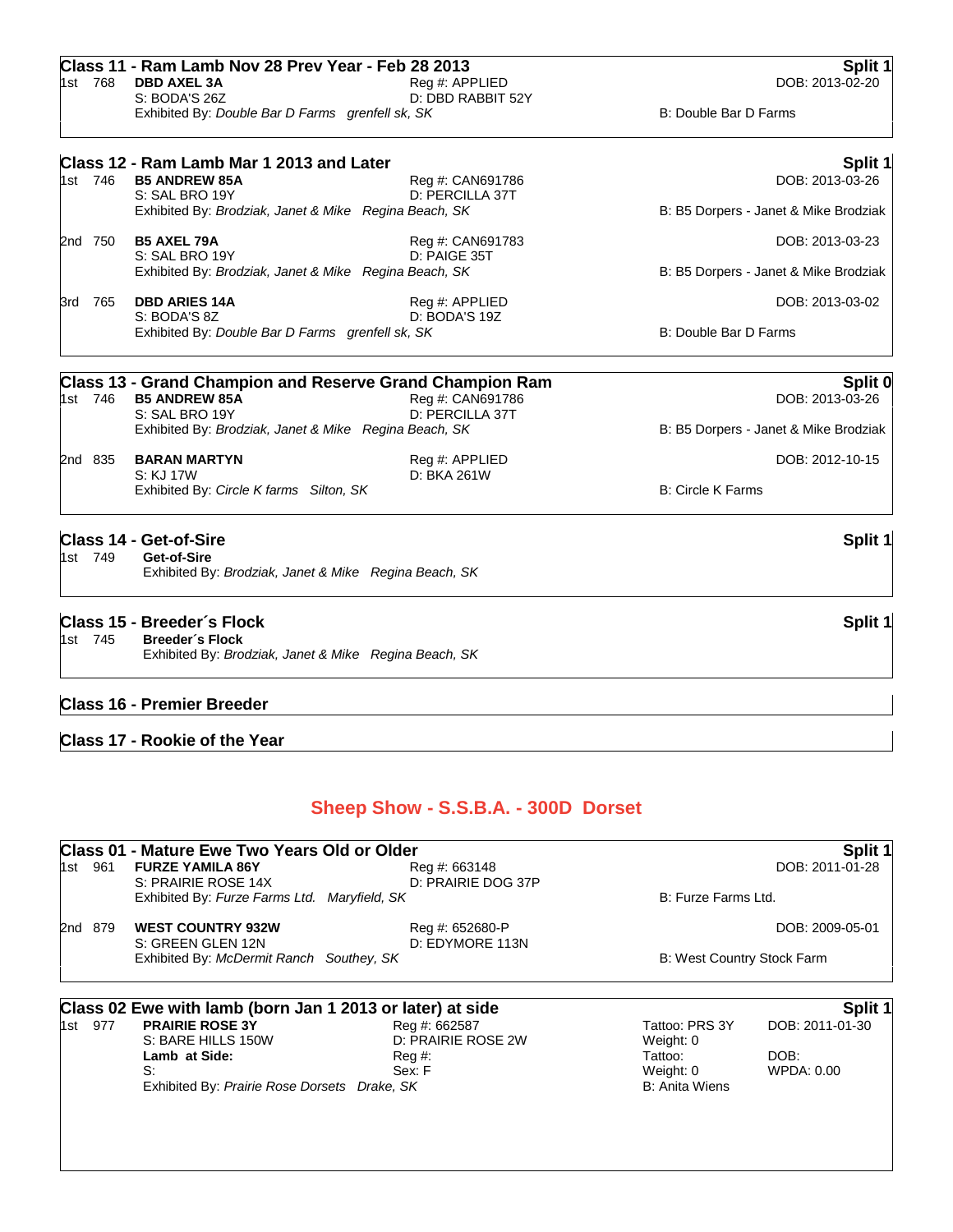|       | 2nd 961 | <b>FURZE YAMILA 86Y</b><br>S: PRAIRIE ROSE 14X<br>Lamb at Side:<br>S:<br>Exhibited By: Furze Farms Ltd. Maryfield, SK                                    | Reg #: 663148<br>D: PRAIRIE DOG 37P<br>$Reg#$ :<br>Sex: F | Tattoo: 311841419<br>Weight: 0<br>Tattoo:<br>Weight: 0<br>B: Furze Farms Ltd. | DOB: 2011-01-28<br>DOB:<br>WPDA: 0.00 |
|-------|---------|----------------------------------------------------------------------------------------------------------------------------------------------------------|-----------------------------------------------------------|-------------------------------------------------------------------------------|---------------------------------------|
|       |         |                                                                                                                                                          |                                                           |                                                                               |                                       |
|       | 1st 875 | <b>Class 03 - Yearling Ewe</b><br><b>MCDERMIT 202Z</b><br>S: SHAW DAE 09W                                                                                | Reg #: 674005-P<br>D: WEST COUNTRY 849U                   |                                                                               | Split 1<br>DOB: 2012-01-01            |
|       |         | Exhibited By: McDermit Ranch Southey, SK                                                                                                                 |                                                           | B: West Country Stock Farm                                                    |                                       |
|       | 2nd 976 | <b>PRAIRIE ROSE 6Z</b><br>S: WILLIAMS J J L 211U<br>Exhibited By: Prairie Rose Dorsets Drake, SK                                                         | Reg #: 674152<br>D: PRAIRIE ROSE 15W                      | <b>B: Anita Wiens</b>                                                         | DOB: 2012-01-31                       |
|       | 3rd 971 | <b>PRAIRIE ROSE 3Z</b><br>S: WILLIAMS J J L 211U<br>Exhibited By: Prairie Rose Dorsets Drake, SK                                                         | Reg #: 674149<br>D: PRAIRIE ROSE 11W                      | <b>B: Anita Wiens</b>                                                         | DOB: 2012-01-31                       |
| 4th   | 952     | <b>FURZE ZIA 10Z</b><br>S: FURZE YORKSHIRE TANK 1Y<br>Exhibited By: Furze Farms Ltd. Maryfield, SK                                                       | Reg #: 674443<br>D: FURZE CUTIE 6U                        | B: Furze Farms Ltd.                                                           | DOB: 2012-01-07                       |
| 5th   | 966     | <b>FURZE ZIVA 20Z</b>                                                                                                                                    | Reg #: 674458                                             |                                                                               | DOB: 2012-01-18                       |
|       |         | S: PRAIRIE ROSE 14X<br>Exhibited By: Furze Farms Ltd. Maryfield, SK                                                                                      | D: FURZE XENA 94X                                         | B: Furze Farms Ltd.                                                           |                                       |
|       | 982     | <b>PRAIRIE ROSE 4Z</b><br>S: WILLIAMS J J L 211U                                                                                                         | Reg #: 674150<br>D: PRAIRIE ROSE 11W                      |                                                                               | DOB: 2012-01-31                       |
|       |         | Exhibited By: Prairie Rose Dorsets Drake, SK                                                                                                             |                                                           | <b>B: Anita Wiens</b>                                                         |                                       |
|       |         | Class 04 - Fall Ewe Lamb born Aug 1 - Nov 27 2012                                                                                                        |                                                           |                                                                               | <b>Split 1</b>                        |
|       | 1st 883 | <b>MCDERMIT 2104Z</b><br>S: SHAW DAE 09W<br>Exhibited By: McDermit Ranch Southey, SK                                                                     | Reg #: APPLIED<br>D: WEST COUNTRY 929W                    | <b>B: McDermit Ranch</b>                                                      | DOB: 2012-11-07                       |
|       |         |                                                                                                                                                          |                                                           |                                                                               |                                       |
|       | 1st 980 | Class 05 - Ewe Lamb Nov 28 Prev Year - Feb 28 2013<br><b>PRAIRIE ROSE BRIDGET 36A</b><br>S: HUISH NUGGET<br>Exhibited By: Prairie Rose Dorsets Drake, SK | Reg #: 687297<br>D: WILLIAMS J L 288U                     | <b>B: Anita Wiens</b>                                                         | Split 1<br>DOB: 2013-02-12            |
|       | 2nd 878 | <b>MCDERMIT 310A</b>                                                                                                                                     | Reg #: 688974-P                                           |                                                                               | DOB: 2013-01-14                       |
|       |         | S: SHAW DAE 09W<br>Exhibited By: McDermit Ranch Southey, SK                                                                                              | D: WEST COUNTRY 928W                                      | <b>B: McDermit Ranch</b>                                                      |                                       |
| 3rd - | 970     | <b>PRAIRIE ROSE 12A</b>                                                                                                                                  | Reg #: 687300                                             |                                                                               | DOB: 2013-02-05                       |
|       |         | S: KING-SHAW DAE 17X<br>Exhibited By: Prairie Rose Dorsets Drake, SK                                                                                     | D: PRAIRIE ROSE 15W                                       | <b>B: Anita Wiens</b>                                                         |                                       |
| 4th   | 960     | <b>FURZE ANNIE 10A</b>                                                                                                                                   | Reg #:                                                    |                                                                               | DOB: 2013-01-07                       |
|       |         | S: PRAIRIE DOG LAD 3816T<br>Exhibited By: Furze Farms Ltd. Maryfield, SK                                                                                 | D: FURZE XENA 94X                                         | B: Furze Farms Ltd.                                                           |                                       |
| 5th   | 955     | <b>FURZE ADELE 43A</b><br>S: PRAIRIE ROSE 14X                                                                                                            | Reg #: 688098<br>D: PRAIRIE DOG 37P                       | B: Furze Farms Ltd.                                                           | DOB: 2013-01-16                       |
|       |         | Exhibited By: Furze Farms Ltd. Maryfield, SK                                                                                                             |                                                           |                                                                               |                                       |
|       |         | Class 06 - Ewe Lamb Mar 1 2013 and Later                                                                                                                 |                                                           |                                                                               | <b>Split 1</b>                        |
|       | 1st 772 | 6035<br>S: BRIEN G&L 75X<br>Exhibited By: Lakeland College Sheep SMF                                                                                     | Reg #: APPLIED<br>D: LAKELAND 401Y<br>Vermillion, AB      | B: Lakeland College                                                           | DOB: 2013-03-02                       |
|       | 2nd 770 | 6065<br>S: BRIEN G&L 75X                                                                                                                                 | Reg #: APPLIED<br>D: ROCKY LANE 230W                      |                                                                               | DOB: 2013-03-04                       |

Exhibited By: *Lakeland College Sheep SMF Vermillion, AB* B: Lakeland College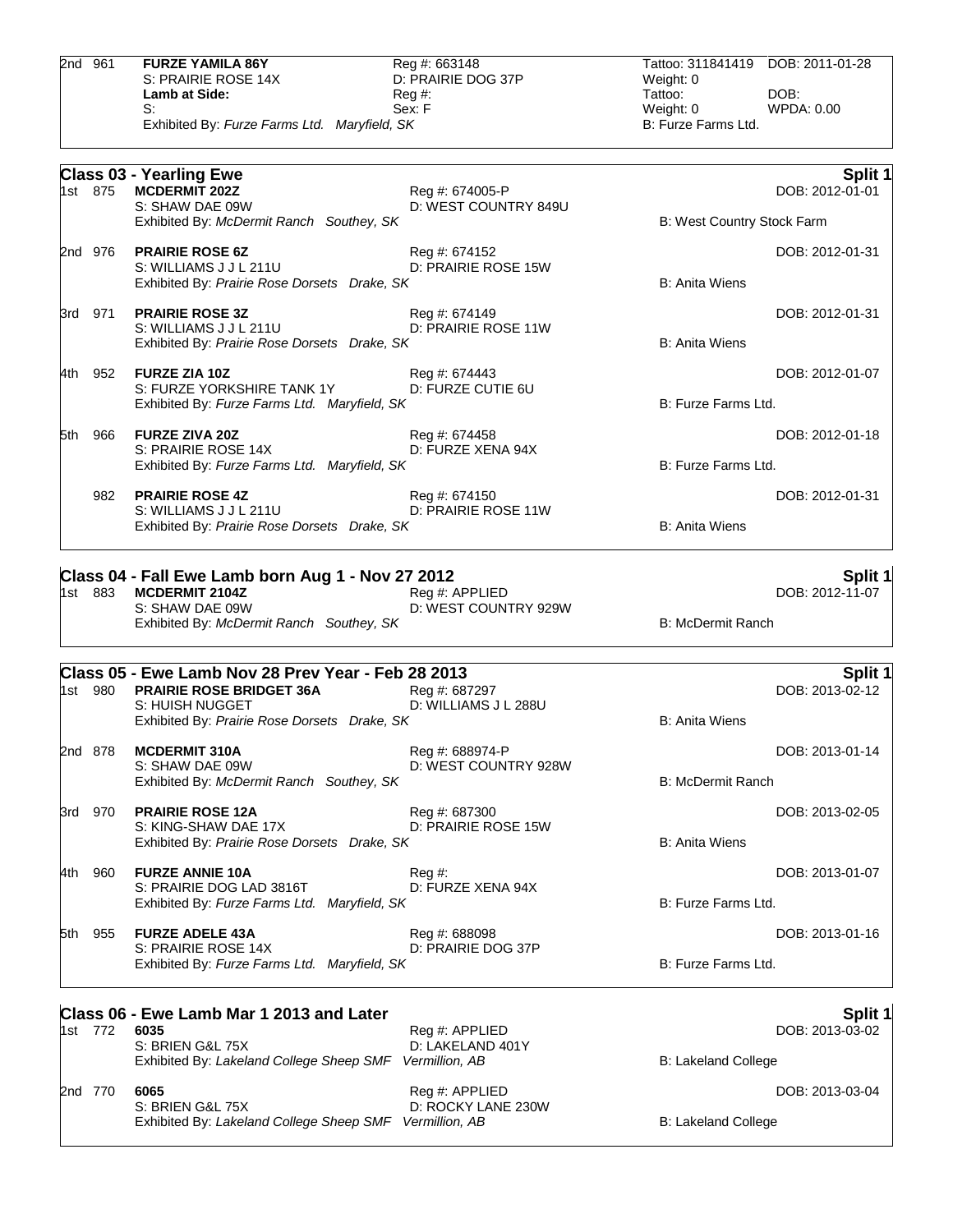|       | 1st 977 | <b>Class 07 - Grand Champion and Reserve Grand Champion Ewe</b><br>Exhibited By: Prairie Rose Dorsets Drake, SK<br><b>PRAIRIE ROSE 3Y</b> | Reg #: 662587                           | <b>B: Anita Wiens</b>      | Split 0         |
|-------|---------|-------------------------------------------------------------------------------------------------------------------------------------------|-----------------------------------------|----------------------------|-----------------|
|       | 2nd 883 | Exhibited By: McDermit Ranch Southey, SK<br><b>MCDERMIT 2104Z</b>                                                                         | Reg #: APPLIED                          | <b>B: McDermit Ranch</b>   |                 |
|       |         | Class 08 - Mature Ram Two Years Old or Older                                                                                              |                                         |                            | Split 1         |
|       | 1st 874 | MCDERMIT1110Y<br>S: MOONSHINE 82R                                                                                                         | Reg #: 677439-P<br>D: WEST COUNTRY 939W |                            | DOB: 2011-05-15 |
|       |         | Exhibited By: McDermit Ranch Southey, SK                                                                                                  |                                         | B: West Country Stock Farm |                 |
|       | 949     | <b>PRAIRIE ROSE 14X</b>                                                                                                                   | Reg #: 651193-P                         |                            | DOB: 2010-01-07 |
|       |         | S: SAWYER C 58T<br>Exhibited By: Furze Farms Ltd. Maryfield, SK                                                                           | D: BARE HILLS 34T                       | <b>B: Anita Wiens</b>      |                 |
|       |         | <b>Class 09 - Yearling Ram</b>                                                                                                            |                                         |                            | Split 1         |
|       | 1st 882 | <b>MCDERMIT 21Z</b><br>S: SHAW DAE 09W                                                                                                    | Reg #: 677434-P<br>D: MCDERMIT 159Y     |                            | DOB: 2012-05-09 |
|       |         | Exhibited By: McDermit Ranch Southey, SK                                                                                                  |                                         | <b>B: McDermit Ranch</b>   |                 |
|       | 2nd 981 | <b>PRAIRIE ROSE 53Z</b>                                                                                                                   | Reg #: 674139                           |                            | DOB: 2012-02-08 |
|       |         | S: SAWYER C 58T                                                                                                                           | D: BARE HILLS BAD 4T                    |                            |                 |
|       |         | Exhibited By: Prairie Rose Dorsets Drake, SK                                                                                              |                                         | <b>B: Anita Wiens</b>      |                 |
|       |         | Class 10 - Fall Ram Lamb born Aug 1 - Nov 27 2012                                                                                         |                                         |                            | Split 1         |
|       | 1st 877 | <b>MCDERMIT 48Z</b>                                                                                                                       | Reg #: APPLIED                          |                            | DOB: 2012-11-10 |
|       |         | S: SHAW DAE 09W<br>Exhibited By: McDermit Ranch Southey, SK                                                                               | D: EDYMORE 138R                         | <b>B: McDermit Ranch</b>   |                 |
|       |         |                                                                                                                                           |                                         |                            |                 |
|       |         | Class 11 - Ram Lamb Nov 28 Prev Year - Feb 28 2013                                                                                        |                                         |                            | Split 1         |
|       | 1st 884 | <b>MCDERMIT 29A</b><br>S: SHAW DAE 09W                                                                                                    | Reg #: 688956-P<br>D: WEST COUNTRY 803U |                            | DOB: 2013-01-11 |
|       |         | Exhibited By: McDermit Ranch Southey, SK                                                                                                  |                                         | <b>B: McDermit Ranch</b>   |                 |
|       | 2nd 973 | <b>PRAIRE ROSE 26A</b>                                                                                                                    | Reg #: APPLIED                          |                            | DOB: 2013-02-11 |
|       |         | S: KING-SHAW DAE 17X                                                                                                                      | D: PRAIRIE ROSE 2W                      |                            |                 |
|       |         | Exhibited By: Prairie Rose Dorsets Drake, SK                                                                                              |                                         | <b>B: Anita Wiens</b>      |                 |
|       | 3rd 974 | <b>PRAIRIE ROSE NUGGET 22A</b><br>S: HUISH NUGGET                                                                                         | Reg #: 688735<br>D: PRAIRIE ROSE 3Y     |                            | DOB: 2013-02-10 |
|       |         | Exhibited By: Prairie Rose Dorsets Drake, SK                                                                                              |                                         | <b>B: Anita Wiens</b>      |                 |
| 4th - | 944     | <b>BARE HILLS 777A</b>                                                                                                                    | Reg #: APPLIED                          |                            | DOB: 2013-02-01 |
|       |         | S: ZILLIG M 2715                                                                                                                          | D: BARE HILLS 35U                       |                            |                 |
|       |         | Exhibited By: Bare Hills Dorsets Delisle, SK                                                                                              |                                         | <b>B: Bonnie Tweedie</b>   |                 |
| 5th   | 959     | <b>FURZE ASSASSIN 44A</b>                                                                                                                 | Reg #: 688099-P                         |                            | DOB: 2013-01-16 |
|       |         | S: PRAIRIE ROSE 14X<br>Exhibited By: Furze Farms Ltd. Maryfield, SK                                                                       | D: PRAIRIE DOG 37P                      | B: Furze Farms Ltd.        |                 |
|       |         | <b>FURZE AKON 7A</b>                                                                                                                      |                                         |                            |                 |
| 6th.  | 967     | S: PRAIRIE DOG LAD 3816T                                                                                                                  | Reg #: 688091-P<br>D: BELMEADE ACRES 3W |                            | DOB: 2013-01-05 |
|       |         | Exhibited By: Furze Farms Ltd. Maryfield, SK                                                                                              |                                         | B: Furze Farms Ltd.        |                 |
| 7th.  | 946     | <b>BARE HILLS 958A</b>                                                                                                                    | Reg #: APPLIED                          |                            | DOB: 2013-02-04 |
|       |         | S: ZILLIG M 2715                                                                                                                          | D: BARE HILLS 2175U                     | <b>B: Bonnie Tweedie</b>   |                 |
|       |         | Exhibited By: Bare Hills Dorsets Delisle, SK                                                                                              |                                         |                            |                 |
|       |         | Class 12 - Ram Lamb Mar 1 2013 and Later                                                                                                  |                                         |                            | Split 1         |
|       | 1st 774 | 6125                                                                                                                                      | Reg #: APPLIED                          |                            | DOB: 2013-03-07 |

S: BRIEN G&L 75X D: LAKELAND 027Y

Exhibited By: *Lakeland College Sheep SMF Vermillion, AB* B: Lakeland College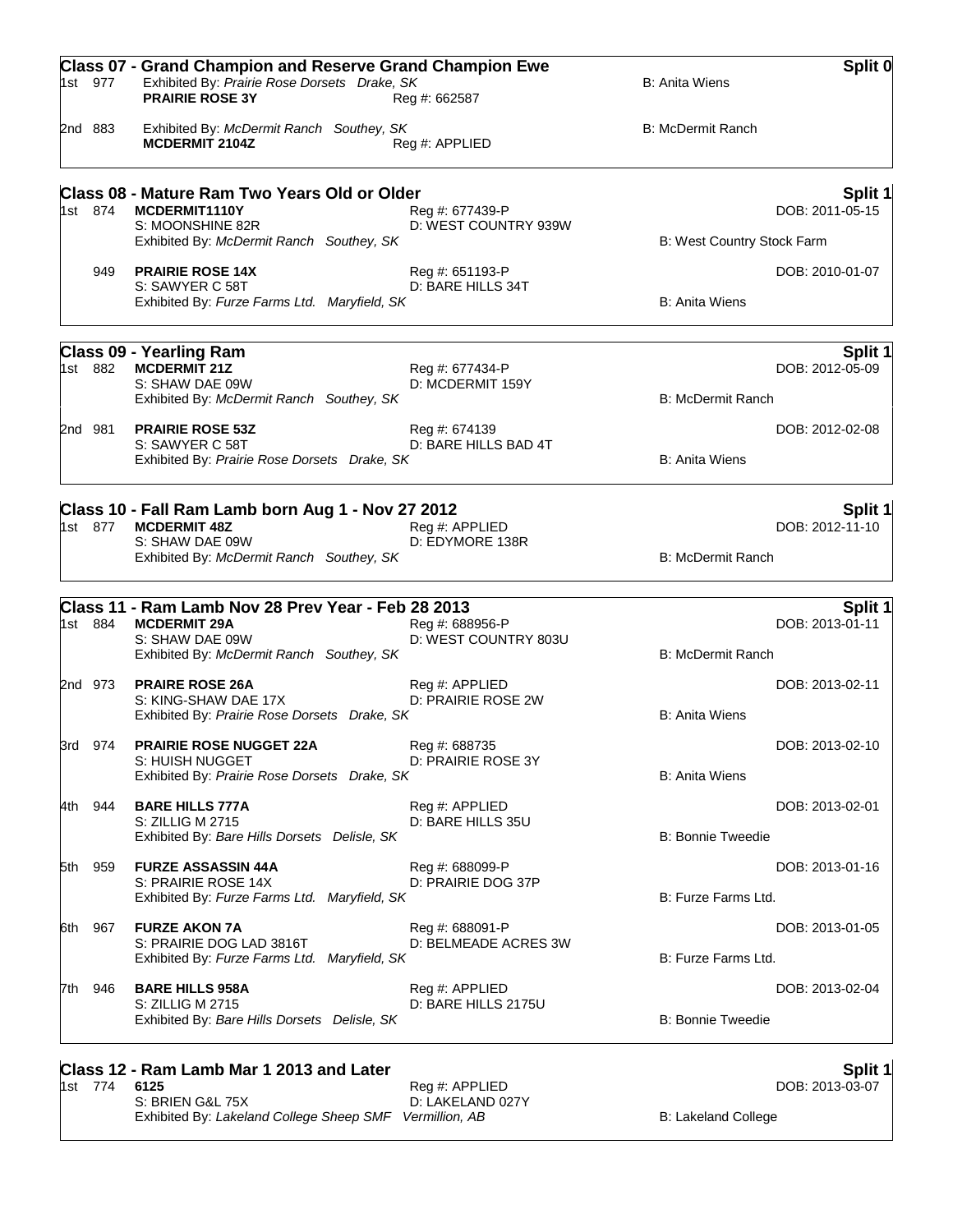| 1st 884 | <b>Class 13 - Grand Champion and Reserve Grand Champion Ram</b><br><b>MCDERMIT 29A</b><br>S: SHAW DAE 09W<br>Exhibited By: McDermit Ranch Southey, SK | Reg #: 688956-P<br>D: WEST COUNTRY 803U | <b>B: McDermit Ranch</b> | Split 0<br>DOB: 2013-01-11 |
|---------|-------------------------------------------------------------------------------------------------------------------------------------------------------|-----------------------------------------|--------------------------|----------------------------|
| 2nd 973 | <b>PRAIRE ROSE 26A</b><br>S: KING-SHAW DAE 17X<br>Exhibited By: Prairie Rose Dorsets Drake, SK                                                        | Reg #: APPLIED<br>D: PRAIRIE ROSE 2W    | <b>B: Anita Wiens</b>    | DOB: 2013-02-11            |
| 1st 972 | <b>Class 14 - Get-of-Sire</b><br>Get-of-Sire<br>Exhibited By: Prairie Rose Dorsets Drake, SK                                                          |                                         |                          | Split 1                    |
| 2nd 880 | Get-of-Sire<br>Exhibited By: McDermit Ranch Southey, SK                                                                                               |                                         |                          |                            |
| 969     | Get-of-Sire<br>Exhibited By: Furze Farms Ltd. Maryfield, SK                                                                                           |                                         |                          |                            |
| 1st 876 | Class 15 - Breeder's Flock<br><b>Breeder's Flock</b>                                                                                                  |                                         |                          | Split 1                    |
|         | Exhibited By: McDermit Ranch Southey, SK                                                                                                              |                                         |                          |                            |
| 2nd 978 | <b>Breeder's Flock</b><br>Exhibited By: Prairie Rose Dorsets Drake, SK                                                                                |                                         |                          |                            |
| 3rd 953 | <b>Breeder's Flock</b><br>Exhibited By: Furze Farms Ltd. Maryfield, SK                                                                                |                                         |                          |                            |
|         | <b>Class 16 - Premier Breeder</b>                                                                                                                     |                                         |                          |                            |

# **Class 17 - Rookie of the Year**

# **Sheep Show - S.S.B.A. - 300H Hampshire**

|            | Class 01 - Mature Ewe Two Years Old or Older<br>Class 02 Ewe with lamb (born Jan 1 2013 or later) at side<br>Split 1 |                                 |                               |                               |  |  |
|------------|----------------------------------------------------------------------------------------------------------------------|---------------------------------|-------------------------------|-------------------------------|--|--|
|            |                                                                                                                      |                                 |                               |                               |  |  |
| 996<br>1st | <b>SOUNDING SKYE 21R</b>                                                                                             | Reg #: 615344                   | Tattoo: MAJ 21R               | DOB: 2005-12-27               |  |  |
|            | S: DESTINY RIDGE 22M                                                                                                 | D: SOUNDING SKYE 15H            | Weight: 0                     |                               |  |  |
|            | Lamb at Side: WIENS C 124A<br>S: WIENS C 21W                                                                         | Reg #: 691074<br>Sex: F         | Tattoo: CWW 124A<br>Weight: 0 | DOB: 2013-05-05<br>WPDA: 0.00 |  |  |
|            | Exhibited By: Wiens, Clinton Drake, SK                                                                               |                                 | <b>B: Clint Wiens</b>         |                               |  |  |
|            |                                                                                                                      |                                 |                               |                               |  |  |
|            | <b>Class 03 - Yearling Ewe</b><br><b>WIENS C 34Z</b>                                                                 |                                 |                               | Split 1<br>DOB: 2012-05-02    |  |  |
| 985<br>1st | S: WIENS C 25W                                                                                                       | Reg #: 674124<br>D: WIENS C 62X |                               |                               |  |  |
|            | Exhibited By: Wiens, Clinton Drake, SK                                                                               |                                 | <b>B: Clint Wiens</b>         |                               |  |  |
| 2nd 993    | <b>WIENS C 72Z</b>                                                                                                   | Reg #: 674130                   |                               | DOB: 2012-02-10               |  |  |
|            | S: WIENS C 9X                                                                                                        | D: WIENS C 2S                   |                               |                               |  |  |
|            | Exhibited By: Wiens, Clinton Drake, SK                                                                               |                                 | <b>B: Clint Wiens</b>         |                               |  |  |
|            |                                                                                                                      |                                 |                               |                               |  |  |
|            | Class 04 - Fall Ewe Lamb born Aug 1 - Nov 27 2012                                                                    |                                 |                               |                               |  |  |
|            |                                                                                                                      |                                 |                               |                               |  |  |

### **Class 05 - Ewe Lamb Nov 28 Prev Year - Feb 28 2013 Split 1**

### 1st 988 **WIENS C 48A** Reg #: 687368 DOB: 2013-02-14 S: MILLFIELDS 271 MUSCLEMAN D: WIENS C 96Y Exhibited By: Wiens, Clinton Drake, SK B: Clint Wiens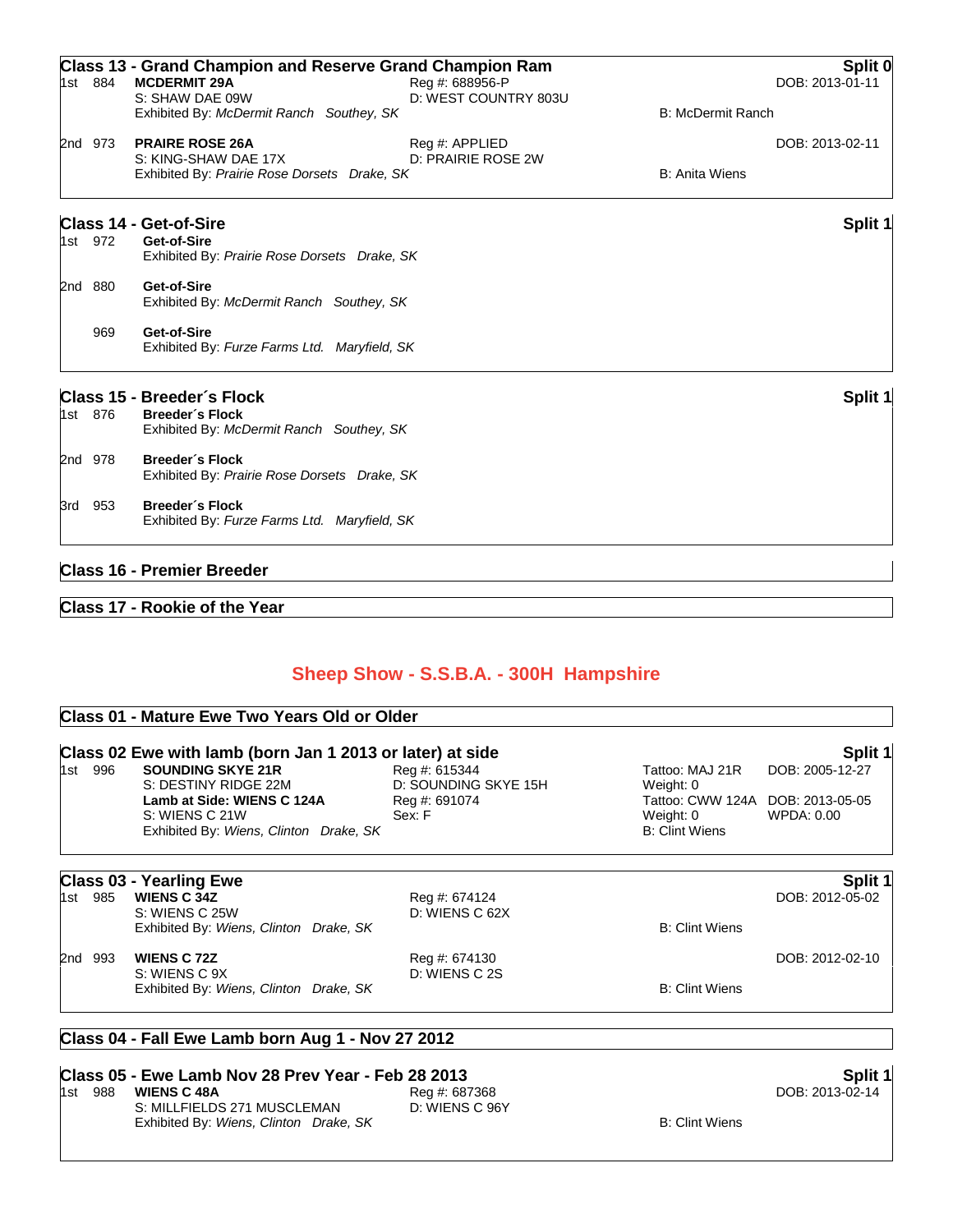| 2nd 995 | <b>WIENS C 55A</b><br>S: MILLFIELDS 271 MUSCLEMAN<br>Exhibited By: Wiens, Clinton Drake, SK                                 | Reg #: 687369<br>D: WIENS C 59U       | <b>B: Clint Wiens</b>     | DOB: 2013-02-15            |
|---------|-----------------------------------------------------------------------------------------------------------------------------|---------------------------------------|---------------------------|----------------------------|
|         |                                                                                                                             |                                       |                           |                            |
| 1st 987 | Class 06 - Ewe Lamb Mar 1 2013 and Later<br><b>WIENS C 125A</b><br>S: WIENS C 21W<br>Exhibited By: Wiens, Clinton Drake, SK | Reg #: 691075<br>D: SOUNDING SKYE 21R | <b>B: Clint Wiens</b>     | Split 1<br>DOB: 2013-05-05 |
| 2nd 991 | <b>WIENS C 124A</b>                                                                                                         | Reg #: 691074                         |                           | DOB: 2013-05-05            |
|         | S: WIENS C 21W<br>Exhibited By: Wiens, Clinton Drake, SK                                                                    | D: SOUNDING SKYE 21R                  | <b>B: Clint Wiens</b>     |                            |
|         | <b>Class 07 - Grand Champion and Reserve Grand Champion Ewe</b>                                                             |                                       |                           | Split 0                    |
| 1st 985 | <b>WIENS C 34Z</b><br>S: WIENS C 25W                                                                                        | Reg #: 674124<br>D: WIENS C 62X       |                           | DOB: 2012-05-02            |
|         | Exhibited By: Wiens, Clinton Drake, SK                                                                                      |                                       | <b>B: Clint Wiens</b>     |                            |
| 2nd 988 | <b>WIENS C 48A</b>                                                                                                          | Reg #: 687368                         |                           | DOB: 2013-02-14            |
|         | S: MILLFIELDS 271 MUSCLEMAN<br>Exhibited By: Wiens, Clinton Drake, SK                                                       | D: WIENS C 96Y                        | <b>B: Clint Wiens</b>     |                            |
|         |                                                                                                                             |                                       |                           |                            |
| 1st 979 | Class 08 - Mature Ram Two Years Old or Older<br><b>WIENS C 9X</b>                                                           | Reg #: 648785                         |                           | Split 1<br>DOB: 2010-01-06 |
|         | S: LOMANCO 75U<br>Exhibited By: Prairie Rose Dorsets Drake, SK                                                              | D: WIENS C 9P                         | <b>B: Clint Wiens</b>     |                            |
|         | <b>Class 09 - Yearling Ram</b>                                                                                              |                                       |                           | Split 1                    |
| 1st 870 | <b>DIAMOND W 249Z</b>                                                                                                       | Reg #: 689970                         |                           | DOB: 2012-04-23            |
|         | S: DIAMOND W 7X<br>Exhibited By: MacDougall, Kim & Diane Regina, SK                                                         | D: BLUE CREEK'S MELANIE 33W           | B: Kim & Diane MacDougall |                            |
|         | Class 10 - Fall Ram Lamb born Aug 1 - Nov 27 2012                                                                           |                                       |                           |                            |
|         | Class 11 - Ram Lamb Nov 28 Prev Year - Feb 28 2013                                                                          |                                       |                           | <b>Split 1</b>             |
| 1st 986 | <b>WIENS C 28A</b>                                                                                                          | Reg #: 687367                         |                           | DOB: 2013-02-28            |
|         | S: MILLFIELDS 271 MUSCLEMAN<br>Exhibited By: Wiens, Clinton Drake, SK                                                       | D: WIENS C 6X                         | <b>B: Clint Wiens</b>     |                            |
|         | Class 12 - Ram Lamb Mar 1 2013 and Later                                                                                    |                                       |                           | <b>Split 1</b>             |
| 1st 989 | <b>WIENS C 94A</b>                                                                                                          | Reg #: APPLIED                        |                           | DOB: 2013-03-01            |
|         | S: WIENS C 25W<br>Exhibited By: Wiens, Clinton Drake, SK                                                                    | D: WIENS C 86S                        | <b>B: Clint Wiens</b>     |                            |
|         | Class 13 - Grand Champion and Reserve Grand Champion Ram                                                                    |                                       |                           | Split 0                    |
| 1st 986 | <b>WIENS C 28A</b>                                                                                                          | Reg #: 687367                         |                           | DOB: 2013-02-28            |
|         | S: MILLFIELDS 271 MUSCLEMAN<br>Exhibited By: Wiens, Clinton Drake, SK                                                       | D: WIENS C 6X                         | <b>B: Clint Wiens</b>     |                            |
| 2nd 989 | <b>WIENS C 94A</b>                                                                                                          | Reg #: APPLIED                        |                           | DOB: 2013-03-01            |
|         | S: WIENS C 25W<br>Exhibited By: Wiens, Clinton Drake, SK                                                                    | D: WIENS C 86S                        | <b>B: Clint Wiens</b>     |                            |
|         | <b>Class 14 - Get-of-Sire</b>                                                                                               |                                       |                           | Split 1                    |
| 1st 994 | Get-of-Sire<br>Exhibited By: Wiens, Clinton Drake, SK                                                                       |                                       |                           |                            |
|         | Class 15 - Breeder's Flock                                                                                                  |                                       |                           | Split 1                    |
| 1st 990 | <b>Breeder's Flock</b>                                                                                                      |                                       |                           |                            |
|         | Exhibited By: Wiens, Clinton Drake, SK                                                                                      |                                       |                           |                            |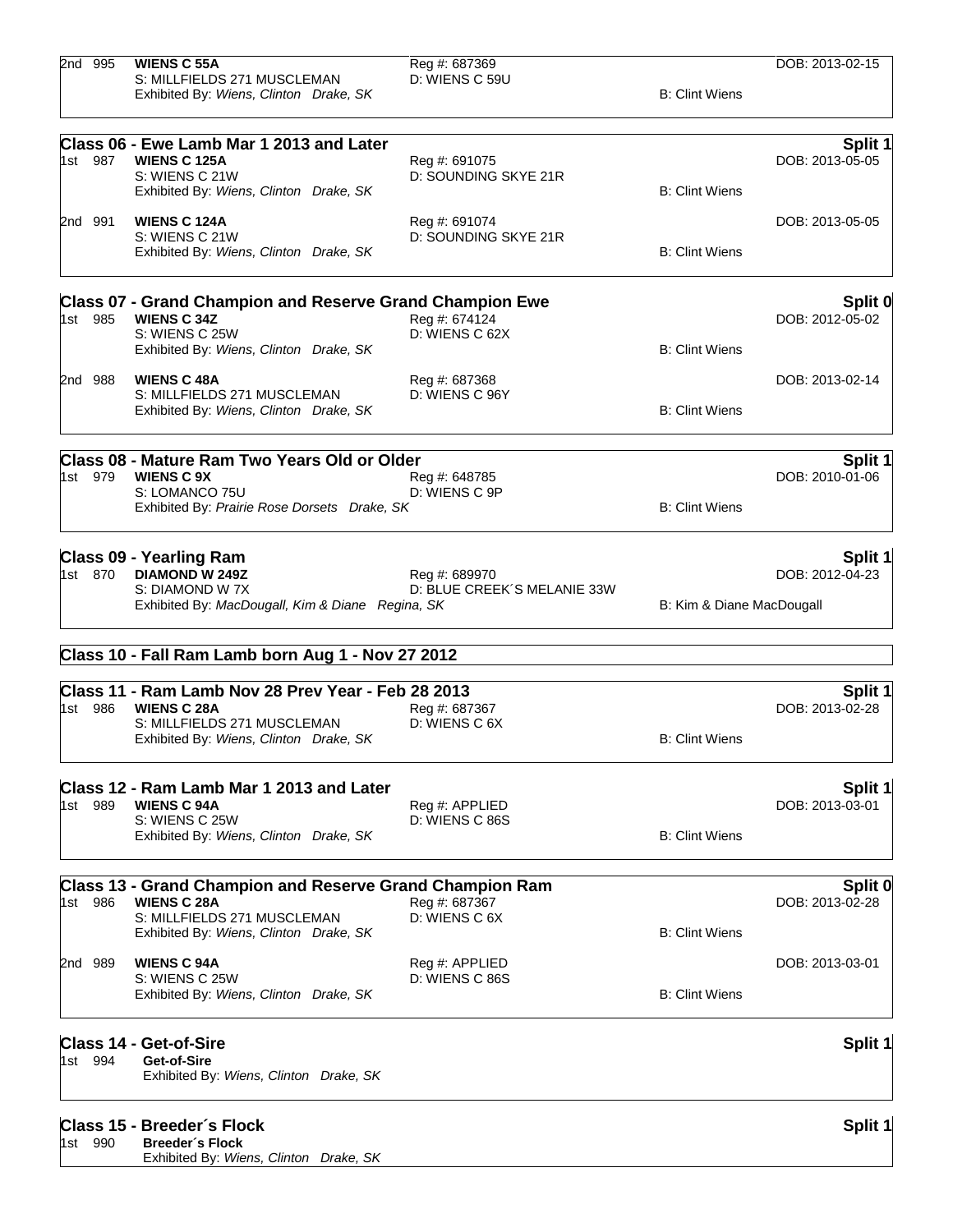# **Class 16 - Premier Breeder**

# **Class 17 - Rookie of the Year**

# **Sheep Show: North Country Cheviot - 300N North Country Cheviot**

|              | Class 01 - Mature Ewe Two Years Old or Older  | Split 1                             |                               |
|--------------|-----------------------------------------------|-------------------------------------|-------------------------------|
| 852<br>1st l | <b>MCGUIRE D I 82U</b><br>S: RUSTY BUCKET 53S | Reg #: 646593<br>D: MCGUIRE D I 5T  | DOB: 2008-04-02               |
|              | Exhibited By: John & Sarah Lewis Kirkella, MB |                                     | B: David & Irene McGuire      |
| 2nd 848      | <b>CROSS CREEK ZAHAR</b><br>S: HORTON 5X      | Reg #: 674823<br>D: MCGUIRE D I 72U | DOB: 2012-02-16               |
|              | Exhibited By: John & Sarah Lewis Kirkella, MB |                                     | B: John, Sarah & Bethan Lewis |

# **Class 02 - Ewe with lamb (born Jan 1 2013 or later) at side**

|         | <b>Class 03 - Yearling Ewe</b>                                                                            |                                           |                                                      | Split 1         |
|---------|-----------------------------------------------------------------------------------------------------------|-------------------------------------------|------------------------------------------------------|-----------------|
| 1st 862 | <b>CONEYGEERS FREECEE 9Z</b><br>S: MYRMEL EARL 5W                                                         | Reg #: 678182<br>D: CONEYGEERS FREEGA 15X |                                                      | DOB: 2012-03-08 |
|         | Exhibited By: MacDougall, Courtney & Peter Regina, SK                                                     |                                           | B: MacKid's Sheep (Courtney and<br>Peter MacDougall) |                 |
| 939     | <b>CONEYGEERS BEEP 2Z</b><br>S: CONEYGEERS 29M                                                            | Reg #: 678183<br>D: CONEYGEERS B'GEO 2X   |                                                      | DOB: 2012-02-16 |
|         | Exhibited By: Rocking S Ranch Nokomis, SK<br>Additional Owner: Rocking S Ranch - Shawn and Patricia Smith |                                           | B: D. Wytinck                                        |                 |
| 855     | <b>CROSS CREEK ZIP</b><br>S: HORTON 5X                                                                    | Reg #: 689694<br>D: MCGUIRE D I 77U       |                                                      | DOB: 2012-02-16 |
|         | Exhibited By: John & Sarah Lewis Kirkella, MB                                                             |                                           | B: John, Sarah & Bethan Lewis                        |                 |

# **Class 04 - Fall Ewe Lamb born Aug 1 - Nov 27 2012**

|       |     | Class 05 - Ewe Lamb Nov 28 Prev Year - Feb 28 2013              |                                            |                                                      | Split 1         |
|-------|-----|-----------------------------------------------------------------|--------------------------------------------|------------------------------------------------------|-----------------|
| 1st - | 851 | <b>CROSS CREEK AVEN</b><br>S: HORTON 5X                         | Reg #: 690548<br>D: MCGUIRE D I 5S         |                                                      | DOB: 2013-02-21 |
|       |     | Exhibited By: John & Sarah Lewis Kirkella, MB                   |                                            | B: John, Sarah & Bethan Lewis                        |                 |
|       |     | Class 06 - Ewe Lamb Mar 1 2013 and Later                        |                                            |                                                      | Split 1         |
| 1st - | 724 | <b>BRAEBANK ADMIRATION 20A</b><br>S: SANDHILL 64W               | Reg #: 691561<br>D: SPRING WELLS 19X       |                                                      | DOB: 2013-03-12 |
|       |     | Exhibited By: Braebank Stock Farm Pilger, SK                    |                                            | <b>B: Braebank Livestock</b>                         |                 |
|       | 936 | <b>ROCKING S EMMA 4A</b><br>S: FLYNN 40Y                        | Reg #: APPLIED<br>D: CONEYGEERS GEORGIE 8X |                                                      | DOB: 2013-04-01 |
|       |     | Exhibited By: Rocking S Ranch Nokomis, SK                       |                                            | B: Rocking S Ranch                                   |                 |
|       | 933 | <b>ROCKING S EMILY 5A</b><br>S: FLYNN 40Y                       | Reg #: APPLIED<br>D: CONEYGEERS GEORGIE 8X |                                                      | DOB: 2013-04-01 |
|       |     | Exhibited By: Rocking S Ranch Nokomis, SK                       |                                            | B: Rocking S Ranch                                   |                 |
|       |     | <b>Class 07 - Grand Champion and Reserve Grand Champion Ewe</b> |                                            |                                                      | Split 0         |
| 1st   | 724 | <b>BRAEBANK ADMIRATION 20A</b><br>S: SANDHILL 64W               | Reg #: 691561<br>D: SPRING WELLS 19X       |                                                      | DOB: 2013-03-12 |
|       |     | Exhibited By: Braebank Stock Farm Pilger, SK                    |                                            | <b>B: Braebank Livestock</b>                         |                 |
| l2nd  | 862 | <b>CONEYGEERS FREECEE 9Z</b><br>S: MYRMEL EARL 5W               | Reg #: 678182<br>D: CONEYGEERS FREEGA 15X  |                                                      | DOB: 2012-03-08 |
|       |     | Exhibited By: MacDougall, Courtney & Peter Regina, SK           |                                            | B: MacKid's Sheep (Courtney and<br>Peter MacDougall) |                 |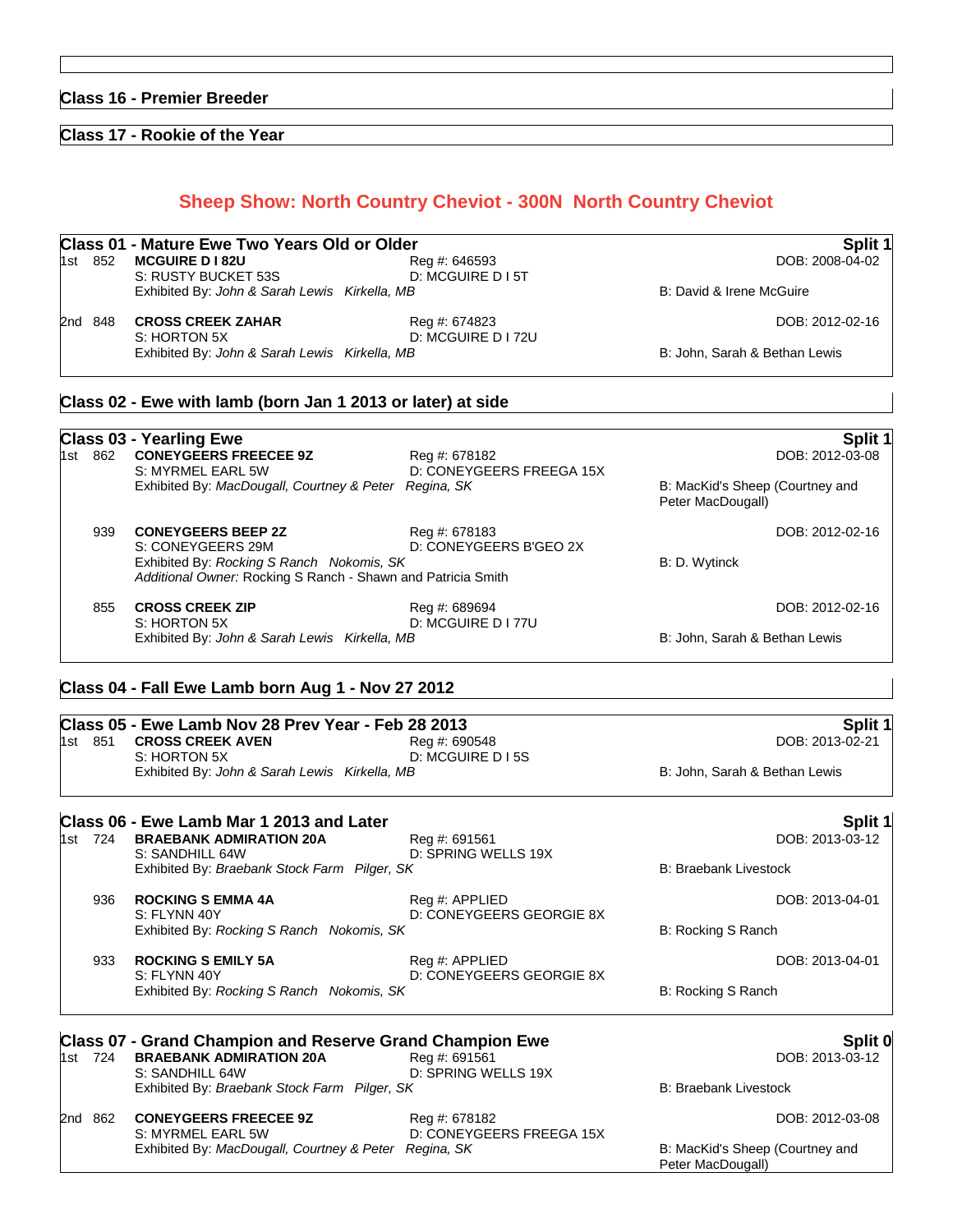### **Class 08 - Mature Ram Two Years Old or Older**

### **Class 09 - Yearling Ram Split 1 SECOND CHANCE 21Z** S: SPRINGHILL 10X D: SECOND CHANCE 262W Exhibited By: *MacDougall, Courtney & Peter Regina, SK* B: MacKid's Sheep (Courtney & Peter MacDougall) 2nd 737 **BOZ HILL 9Z** Reg #: APPLIED DOB: 2012-05-29 S: INTEGRITY 15X D: BOZ HILL 4U Exhibited By: *Braebank Stock Farm Pilger, SK* B: Rae Anne Stimson *Additional Owner:* Karen Bannow, Southey SK 932 **ROCKING S CLIFFORD 3Z** Reg #: 680928 Reg **ROCKING S CLIFFORD 3Z** Reg **A**: 680928 S: FLYNN 40Y D: CONEYGEERS GEORGIE 8X Exhibited By: *Rocking S Ranch Nokomis, SK* B: Rocking S Ranch Nokomis, SK *Additional Owner:* Rocking S Ranch - Shawn and Patricia Smith 938 **CONEYGEERS EL GRANDE 3Z** Reg #: 678180 Reg **Reg 2012-02-25** DOB: 2012-02-25 S: MYRMEL EARL 5W D: HORTON 3R Exhibited By: *Rocking S Ranch Nokomis, SK* B: D. Wytinck *Additional Owner:* Rocking S Ranch - Shawn and Patricia Smith

### **Class 10 - Fall Ram Lamb born Aug 1 - Nov 27 2012**

# **Class 11 - Ram Lamb Nov 28 Prev Year - Feb 28 2013 Split 1**

| 1st 847 | <b>CROSS CREEK AURA</b>                       | Reg #: 690549 | DOB: 2013-02-23               |
|---------|-----------------------------------------------|---------------|-------------------------------|
|         | S: HORTON 5X                                  | D: YADURA     |                               |
|         | Exhibited By: John & Sarah Lewis Kirkella, MB |               | B: John. Sarah & Bethan Lewis |

### **Class 12 - Ram Lamb Mar 1 2013 and Later**

### **Class 13 - Grand Champion and Reserve Grand Champion Ram Split 0** 1st 847 **CROSS CREEK AURA** Reg #: 690549 Reg #: 690549 Reg & DOB: 2013-02-23<br>S: HORTON 5X D: YADURA S: HORTON 5X Exhibited By: *John & Sarah Lewis Kirkella, MB* B: *John, Sarah & Bethan Lewis* 2nd 860 **SECOND CHANCE 21Z** Reg #: 689969 DOB: 2012-04-07 S: SPRINGHILL 10X D: SECOND CHANCE 262W Exhibited By: *MacDougall, Courtney & Peter Regina, SK* B: MacKid's Sheep (Courtney & Peter

### **Class 14 - Get-of-Sire**

|     | Class 15 - Breeder's Flock                                   | Split 1 |
|-----|--------------------------------------------------------------|---------|
| 935 | Breeder's Flock<br>Exhibited By: Rocking S Ranch Nokomis, SK |         |

### **Class 16 - Premier Breeder**

### **Class 17 - Rookie of the Year**

# **Sheep Show: Suffolk - 300S Suffolk**

### **Class 01 - Mature Ewe Two Years Old or Older Split 1 Split 1 Split 1 Split 1**

|             | Reg #: 663138                                                                                                                 |
|-------------|-------------------------------------------------------------------------------------------------------------------------------|
| S: WARD 28T | D: SHADOW SHR 43T                                                                                                             |
|             |                                                                                                                               |
|             | ושאוט וס אוט טואט ו טווי שווא ווי וי טושטאו<br>Ist 954 <b>FURZE YANCY 20Y</b><br>Exhibited By: Furze Farms Ltd. Maryfield, SK |

1st 954 **FURZE YANCY 20Y** Reg #: 663138 DOB: 2011-01-13

B: Furze Farms Ltd.

MacDougall)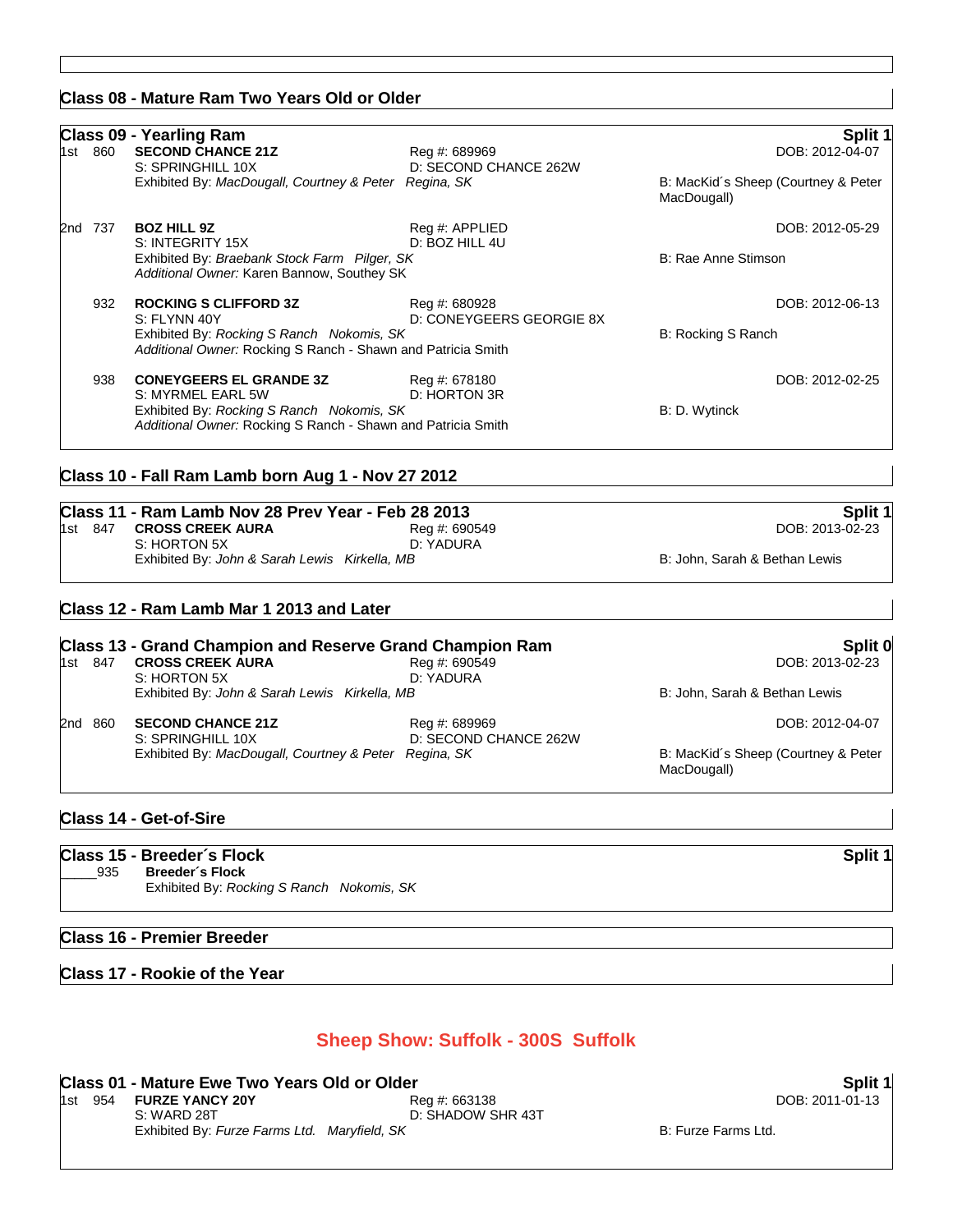| 2nd 968 | <b>FURZE YOLANDA 30Y</b>                                        | Reg #: 663142                               |                           | DOB: 2011-01-16   |
|---------|-----------------------------------------------------------------|---------------------------------------------|---------------------------|-------------------|
|         | S: RIDGE VIEW 6P                                                | D: SHADOW SHR 31T                           |                           |                   |
|         | Exhibited By: Furze Farms Ltd. Maryfield, SK                    |                                             | B: Furze Farms Ltd.       |                   |
| 931     | <b>ROCKING S JILLY 1X</b>                                       | Reg #: 653398                               |                           | DOB: 2010-04-22   |
|         | S: WOOLFIT ACRES 57W                                            | D: WARD 1W                                  |                           |                   |
|         | Exhibited By: Rocking S Ranch Nokomis, SK                       |                                             | B: Rocking S Ranch        |                   |
|         | Additional Owner: Rocking S Ranch - Shawn and Patricia Smith    |                                             |                           |                   |
|         | Class 02 - Ewe with lamb (born Jan 1 2013 or later) at side     |                                             |                           |                   |
|         | <b>Class 03 - Yearling Ewe</b>                                  |                                             |                           | Split 1           |
| 1st 962 | <b>FURZE ZITA 35Z</b>                                           | Reg #: 674484                               |                           | DOB: 2012-01-19   |
|         | S: MURI DALE HOT STUFF 53X                                      | D: SHADOW JAMIE 29T                         |                           |                   |
|         | Exhibited By: Furze Farms Ltd. Maryfield, SK                    |                                             | B: Furze Farms Ltd.       |                   |
| 2nd 865 | <b>SEMIAHMOO ZELDA 12Z</b>                                      | Reg #: 676331                               |                           | DOB: 2012-02-29   |
|         | S: WOOLFIT ACRES 858X                                           | D: SEMIAHMOO XYLA 5X                        |                           |                   |
|         | Exhibited By: MacDougall, Kim & Diane Regina, SK                |                                             | B: Kim & Diane MacDougall |                   |
| 3rd 868 | <b>BAITON JAZZ 4Z</b>                                           | Reg #: 679782                               |                           | DOB: 2012-03-16   |
|         | S: WOOLFIT ACRES 805X                                           | D: BAITON TEQUILA 1X                        |                           |                   |
|         | Exhibited By: MacDougall, Kim & Diane Regina, SK                |                                             | B: Kim & Diane MacDougall |                   |
| 4th 775 | <b>WARD 88Z</b>                                                 | Reg #: 680400                               |                           | DOB: 2012-01-30   |
|         | S: PULLEN LAD 30U                                               | D: WARD 39T                                 |                           |                   |
|         | Exhibited By: Goudy, Billy Stoughton, SK                        |                                             | <b>B: Lois Trowell</b>    |                   |
|         | Class 04 - Fall Ewe Lamb born Aug 1 - Nov 27 2012               |                                             |                           |                   |
|         | Class 05 - Ewe Lamb Nov 28 Prev Year - Feb 28 2013              |                                             |                           | Split 1           |
| 1st 776 | <b>WARD 55A</b>                                                 | Reg #: APPLIED                              |                           | DOB: 2013-01-15   |
|         | S: PULLEN LAD 68Y                                               | D: WARD 9Y                                  |                           |                   |
|         | Exhibited By: Goudy, Billy Stoughton, SK                        |                                             | <b>B: Lois Trowell</b>    |                   |
|         |                                                                 |                                             |                           |                   |
|         | Class 06 - Ewe Lamb Mar 1 2013 and Later                        |                                             |                           |                   |
|         | <b>Class 07 - Grand Champion and Reserve Grand Champion Ewe</b> |                                             |                           | Split 0           |
| 1st 962 | <b>FURZE ZITA 35Z</b>                                           | Reg #: 674484                               |                           | DOB: 2012-01-19   |
|         | S: MURI DALE HOT STUFF 53X                                      | D: SHADOW JAMIE 29T                         |                           |                   |
|         | Exhibited By: Furze Farms Ltd. Maryfield, SK                    |                                             | B: Furze Farms Ltd.       |                   |
| 2nd 865 | <b>SEMIAHMOO ZELDA 12Z</b>                                      | Reg #: 676331                               |                           | DOB: 2012-02-29   |
|         | S: WOOLFIT ACRES 858X                                           | D: SEMIAHMOO XYLA 5X                        |                           |                   |
|         | Exhibited By: MacDougall, Kim & Diane Regina, SK                |                                             | B: Kim & Diane MacDougall |                   |
|         | Class 08 - Mature Ram Two Years Old or Older                    |                                             |                           |                   |
|         | <b>Class 09 - Yearling Ram</b>                                  |                                             |                           | Split 1           |
|         | 1st 807 WESTWOOD 7FLLER 167                                     | $R_{\text{PQ}}$ #' $C_{\text{A}}$ NI 679772 |                           | $DOR: 2012-03-15$ |

|     | 1st 807 | <b>WESTWOOD ZELLER 16Z</b><br>S: WARD 12W              | Reg #: [CAN] 679772<br>D: WARD 64Y       | DOB: 2012-03-15          |  |
|-----|---------|--------------------------------------------------------|------------------------------------------|--------------------------|--|
|     |         | Exhibited By: Westwood Suffolks and Texels Elkhorn, MB |                                          | B: Westwood Ranch        |  |
|     | 2nd 813 | 7P REMY 79Z<br>S: WOOLFITT ACRES 819X                  | Reg #: 675269<br>D: 7P FERGIE 25X        | DOB: 2012-05-03          |  |
|     |         | Exhibited By: Johnson, Wade & Laurel Grenfell, SK      |                                          | B: Wade & Laurel Johnson |  |
| 3rd | 795     | <b>WESTWOOD ZIPPY 12Z</b><br>S: WARD 12W               | Reg #: [CAN]679775<br>D: WARD 38X        | DOB: 2012-02-24          |  |
|     |         | Exhibited By: Westwood Suffolks and Texels Elkhorn, MB |                                          | B: Westwood Ranch        |  |
|     | 802     | <b>WESTWOOD ZHULU 1Z</b><br>S: WARD 12W                | Reg #: [CAN] 679760<br>D: FURZE XANDY 9Z | DOB: 2012-02-01          |  |
|     |         | Exhibited By: Westwood Suffolks and Texels             | Elkhorn, MB                              | B: Westwood Ranxh        |  |